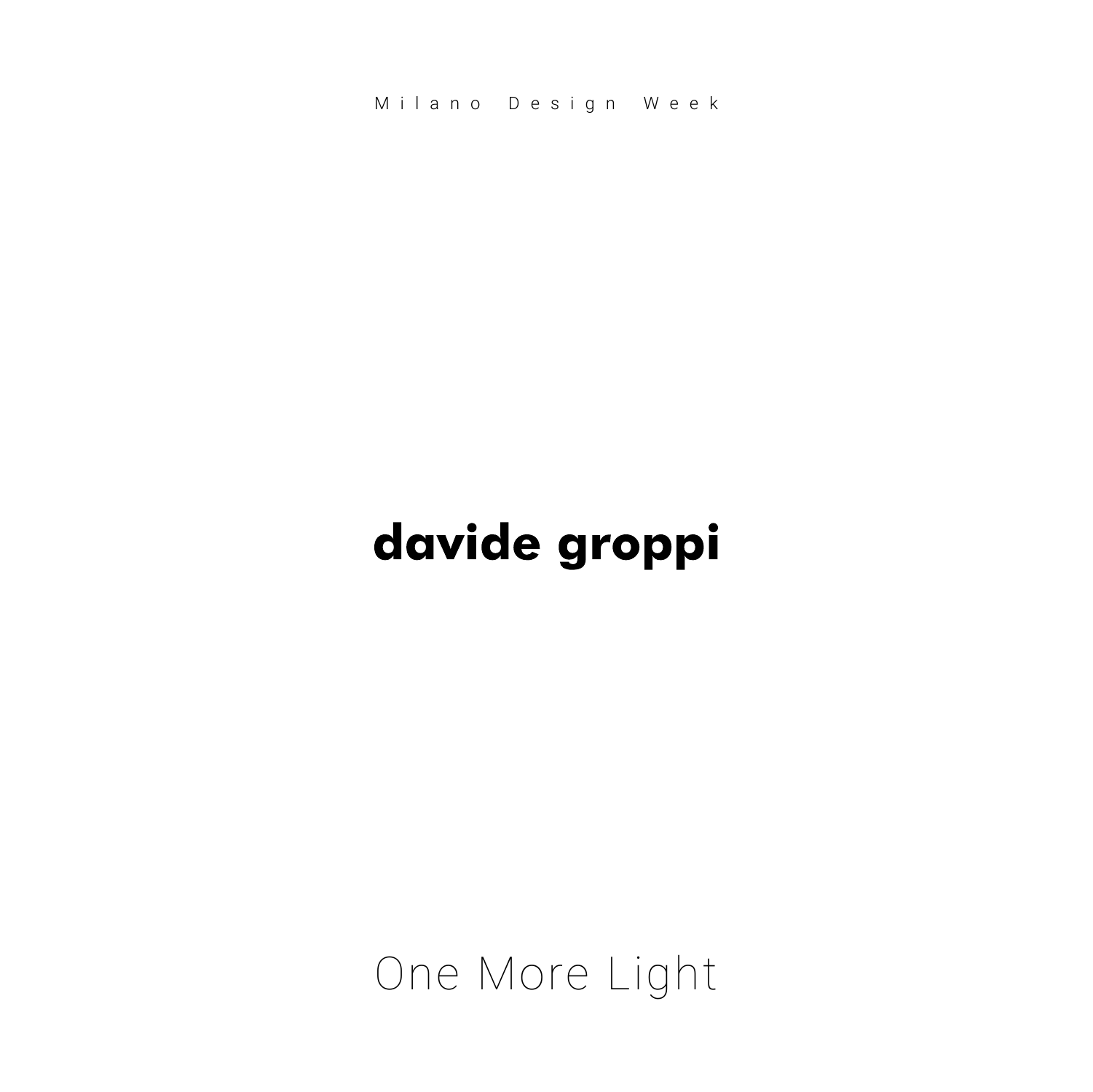Credo che alcune lampade siano nascoste dentro di me da molto tempo. Poi capita che in qualche sogno, in qualche incontro, in qualche dialogo tutto torna ed è in quel momento che appare l'intuizione.

"One More Light" vuole essere una presentazione dei nostri lavori più essenziali e sorprendenti, con qualche novità e alcune presenze inaspettate.

"One More Light" aims to be a presentation of our most essential and surprising works, with some novelties and some unexpected products.

Una notte, in viaggio, ho immaginato "**One More Light**" come l'espressione più autentica della nostra anima e immediatamente ho pensato a Milano e alla nostra passione per la luce.

One night, while travelling, I imagined "One More Light" as the most authentic expression of our soul, and instantly thought of Milan and our passion for light.

I think that some lamps were hidden inside me for a very long time. Then, perhaps in a dream, a meeting, a dialogue, it all comes back to you, and the intuition comes to you there and then.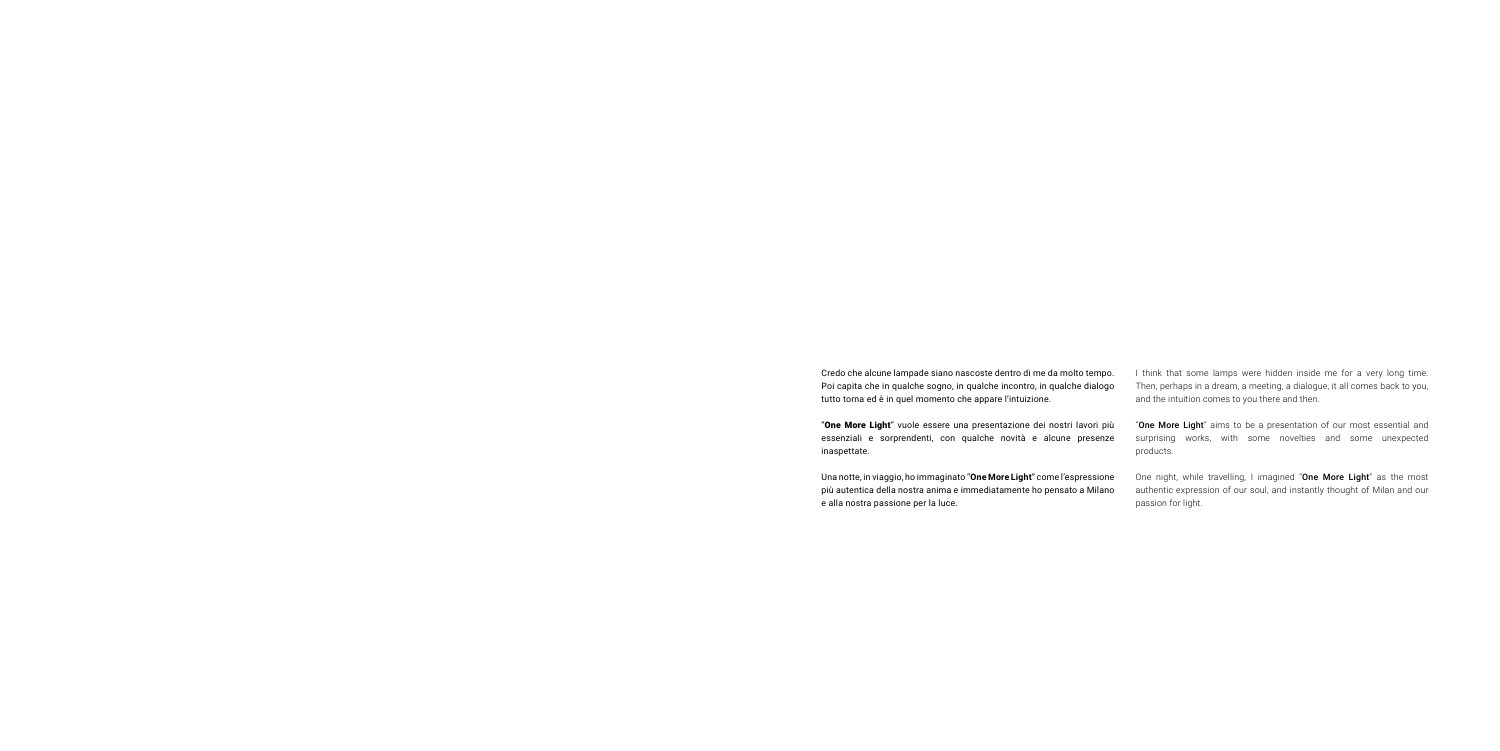## FM

### Design Davide Groppi, 2022

#### Le antenne mi hanno sempre ispirato.

Sono misteriose, assolute e intrinsecamente belle perché esprimono, con la loro essenzialità, null'altro che la loro funzione. Ho immaginato di realizzare un'antenna di luce, un oggetto in grado di captare tutte le buone vibrazioni che ci circondano e restituirle in onde visibili.

A performing, adjustable and extremely comfortable light. **FM** is made with Extradark technology.

Una luce prestante, orientabile ed estremamente confortevole. FM è realizzata con tecnologia Extradark.

#### Antennas have always inspired me.

They are mysterious, absolute and intrinsically beautiful, because their essentialness expresses nothing more than their function. I imagined creating an antenna of light, an object that could capture all the good vibrations that surround us and turn them into visible waves.

Table lamp with microswitch dimmer 24 V DC - 2 W LED 2700K - 130 lm - CRI>90 3000K - 140 lm - CRI>90

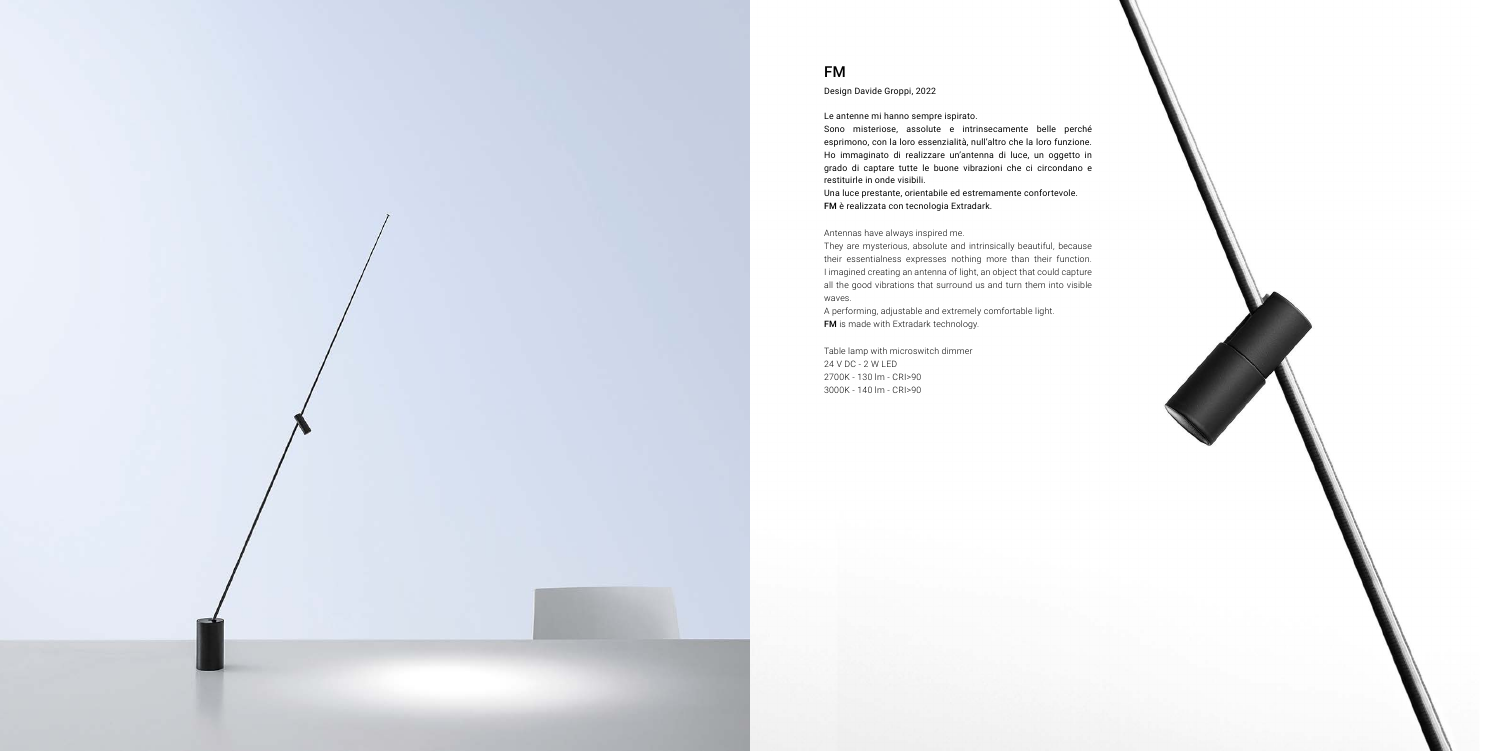## SOFT - ChainDelier

Design Davide Groppi, 2022

Un nuovo elemento luminoso per il nostro modello ChainDelier. Una luce intensa, ma morbida per realizzare infinite composizioni sopra ai tavoli o a ridosso delle pareti.

ChainDelier è un progetto aperto e componibile grazie alle maglie di una speciale catena conduttiva e ai moduli luminosi di luce diffusa e luce d'accento.

A new lighting element for our model ChainDelier.

An intense yet soft light for creating infinite compositions above tables or along walls.

ChainDelier is an open and modular design thanks to the links of a special conductive chain and to the lighting modules of diffuse light and accent light.

SOFT - LED dimming module 24 V DC - 16 W LED 2700K - 1350 lm - CRI>90 3000K - 1350 lm - CRI>90